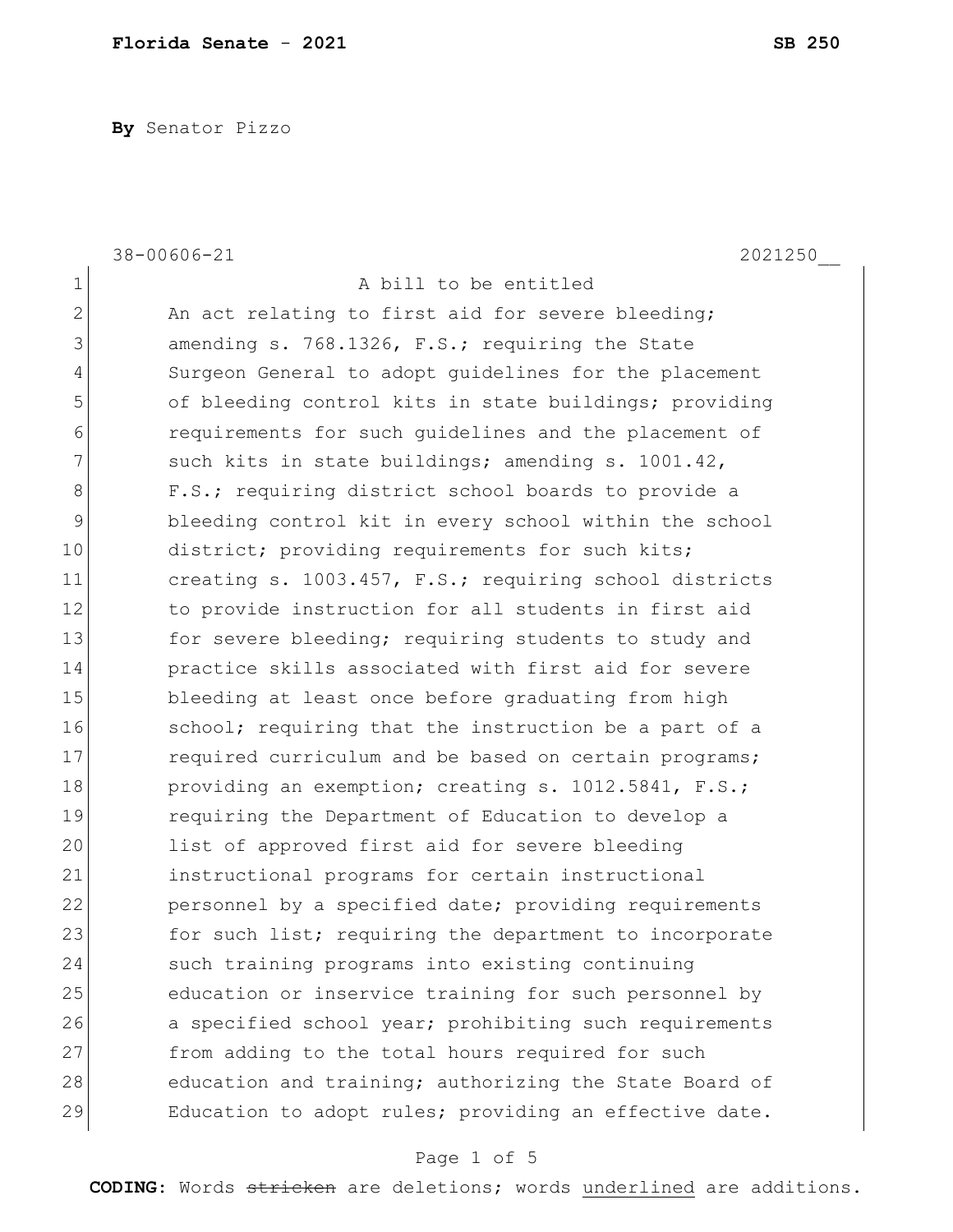```
38-00606-21 2021250__
30
31 Be It Enacted by the Legislature of the State of Florida:
32
33 Section 1. Section 768.1326, Florida Statutes, is amended
34 to read:
35 768.1326 Placement of automated external defibrillator 
36 devices and bleeding control kits defibrillators in state
37 buildings; rulemaking authority.—The State Surgeon General shall 
38 adopt rules to establish guidelines on the appropriate placement 
39 of automated external defibrillator devices and bleeding control 
40 kits in buildings or portions of buildings owned or leased by 
41 the state, and shall establish, by rule, recommendations on
42 procedures for the deployment of automated external
43 defibrillator devices and bleeding control kits in such 
44 buildings in accordance with the guidelines. The Secretary of 
45 Management Services shall assist the State Surgeon General in 
46 the development of the guidelines. The guidelines for the 
47 placement of the automated external defibrillator devices and 
48 bleeding control kits defibrillators shall take into account the
49 typical number of employees and visitors in the buildings, the 
50 extent of the need for security measures regarding the 
51 buildings, special circumstances in buildings or portions of 
52 buildings such as high electrical voltages or extreme heat or
53 cold, and such other factors as the State Surgeon General and
54 Secretary of Management Services determine to be appropriate.
55 The State Surgeon General's recommendations for deployment of
56 automated external defibrillator devices and bleeding control 
57 kits defibrillators in buildings or portions of buildings owned
58 or leased by the state shall include:
```
## Page 2 of 5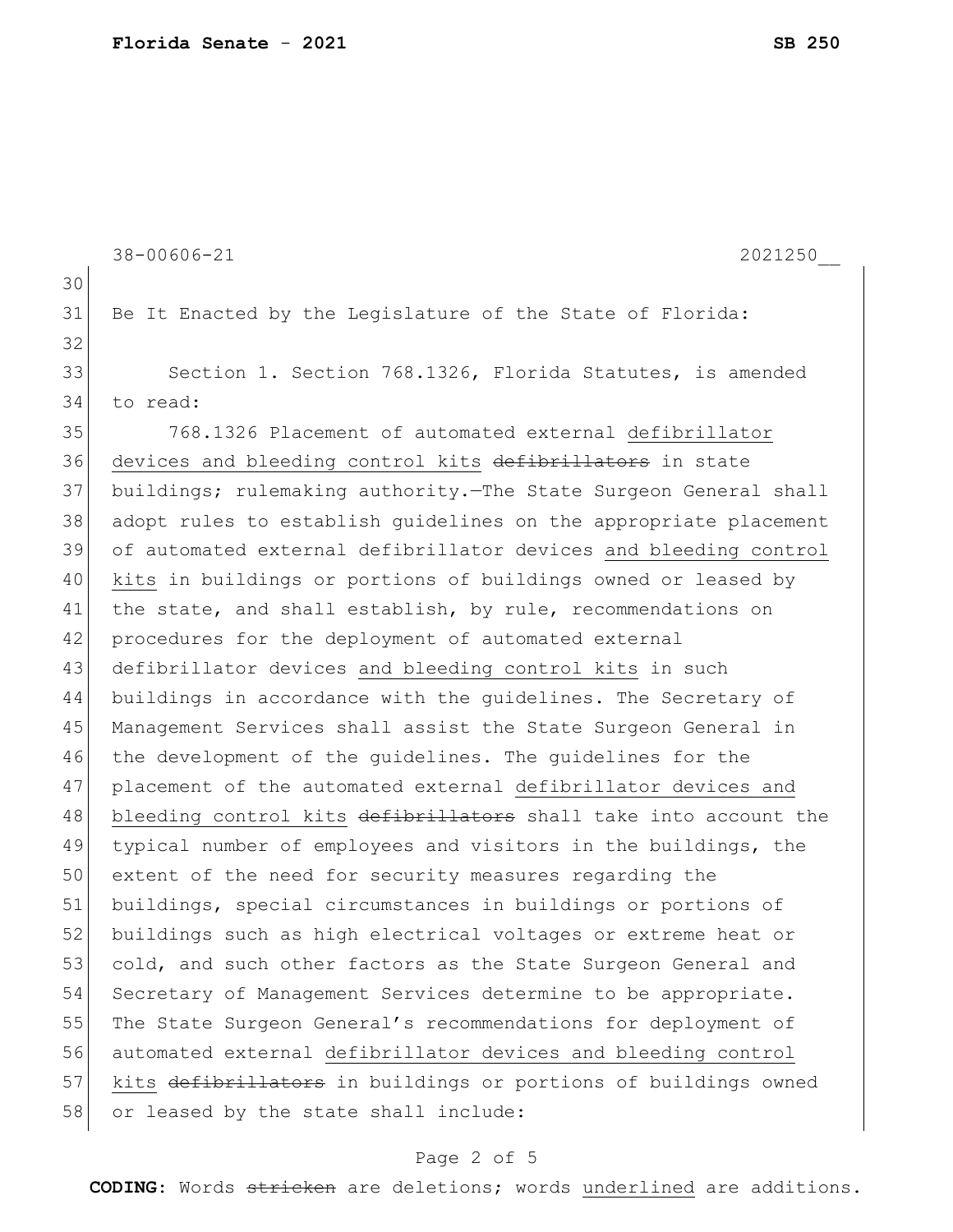|    | $38 - 00606 - 21$<br>2021250                                     |
|----|------------------------------------------------------------------|
| 59 | (1) A reference list of appropriate training courses in the      |
| 60 | use of such devices and kits, including the role of              |
| 61 | cardiopulmonary resuscitation;                                   |
| 62 | (2) The extent to which such devices and kits may be used        |
| 63 | by laypersons;                                                   |
| 64 | (3) Manufacturer recommended maintenance and testing of the      |
| 65 | devices and, if appropriate, kits; and                           |
| 66 | (4) Coordination with local emergency medical services           |
| 67 | systems regarding the incidents of use of the devices and kits.  |
| 68 |                                                                  |
| 69 | In formulating these guidelines and recommendations, the State   |
| 70 | Surgeon General may consult with all appropriate public and      |
| 71 | private entities, including national and local public health     |
| 72 | organizations that seek to improve the survival rates of         |
| 73 | individuals who experience cardiac arrest or injuries that would |
| 74 | require a bleeding control kit.                                  |
| 75 | Section 2. Present subsection (28) of section 1001.42,           |
| 76 | Florida Statutes, is redesignated as subsection (29), and a new  |
| 77 | subsection (28) is added to that section, to read:               |
| 78 | 1001.42 Powers and duties of district school board. The          |
| 79 | district school board, acting as a board, shall exercise all     |
| 80 | powers and perform all duties listed below:                      |
| 81 | (28) BLEEDING CONTROL KITS.-Provide at least one bleeding        |
| 82 | control kit in every school within the school district. The      |
| 83 | bleeding control kit must include, at a minimum, a tourniquet,   |
| 84 | trauma dressings, gauze, two pairs of nitrile gloves, trauma     |
| 85 | shears, and instructions.                                        |
| 86 | Section 3. Section 1003.457, Florida Statutes, is created        |
| 87 | to read:                                                         |

## Page 3 of 5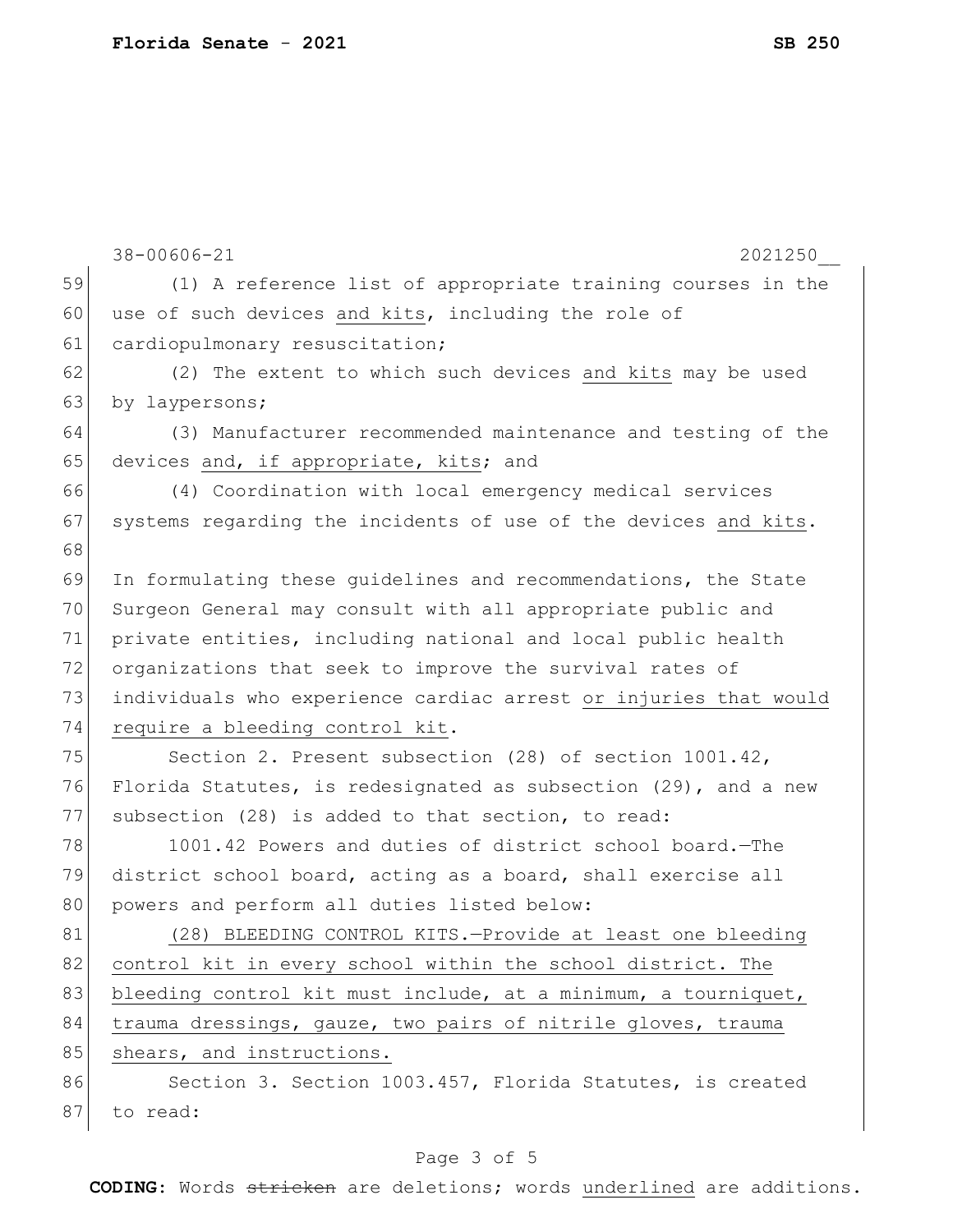|     | $38 - 00606 - 21$<br>2021250                                     |
|-----|------------------------------------------------------------------|
| 88  | 1003.457 Instruction in first aid for severe bleeding.-          |
| 89  | (1) Each school district shall provide instruction for all       |
| 90  | students in first aid for severe bleeding. The students shall    |
| 91  | study and practice the skills associated with first aid for      |
| 92  | severe bleeding at least once before graduating from high        |
| 93  | school. The instruction must be a part of the physical education |
| 94  | curriculum or another required curriculum selected by the school |
| 95  | district.                                                        |
| 96  | (2) The required instruction must be based on an                 |
| 97  | instructional program established by the American Red Cross or   |
| 98  | another nationally recognized program that uses the most current |
| 99  | evidence-based emergency care guidelines.                        |
| 100 | (3) A student with a disability, as defined in s. 1007.02,       |
| 101 | is exempt from the requirements of this section.                 |
| 102 | Section 4. Section 1012.5841, Florida Statutes, is created       |
| 103 | to read:                                                         |
| 104 | 1012.5841 Continuing education and inservice training for        |
| 105 | first aid for severe bleeding.-                                  |
| 106 | (1) By July 1, 2022, the Department of Education shall           |
| 107 | develop a list of approved first aid for severe bleeding         |
| 108 | instructional programs for instructional personnel in elementary |
| 109 | school, middle school, and high school. The approved list must   |
| 110 | include instructional programs established by the American Red   |
| 111 | Cross or another nationally recognized program that uses the     |
| 112 | most current evidence-based emergency care guidelines.           |
| 113 | (2) Beginning with the 2022-2023 school year, the                |
| 114 | Department of Education shall incorporate the first aid for      |
| 115 | severe bleeding instructional programs into existing             |
| 116 | requirements for the continuing education or inservice training  |
|     |                                                                  |

## Page 4 of 5